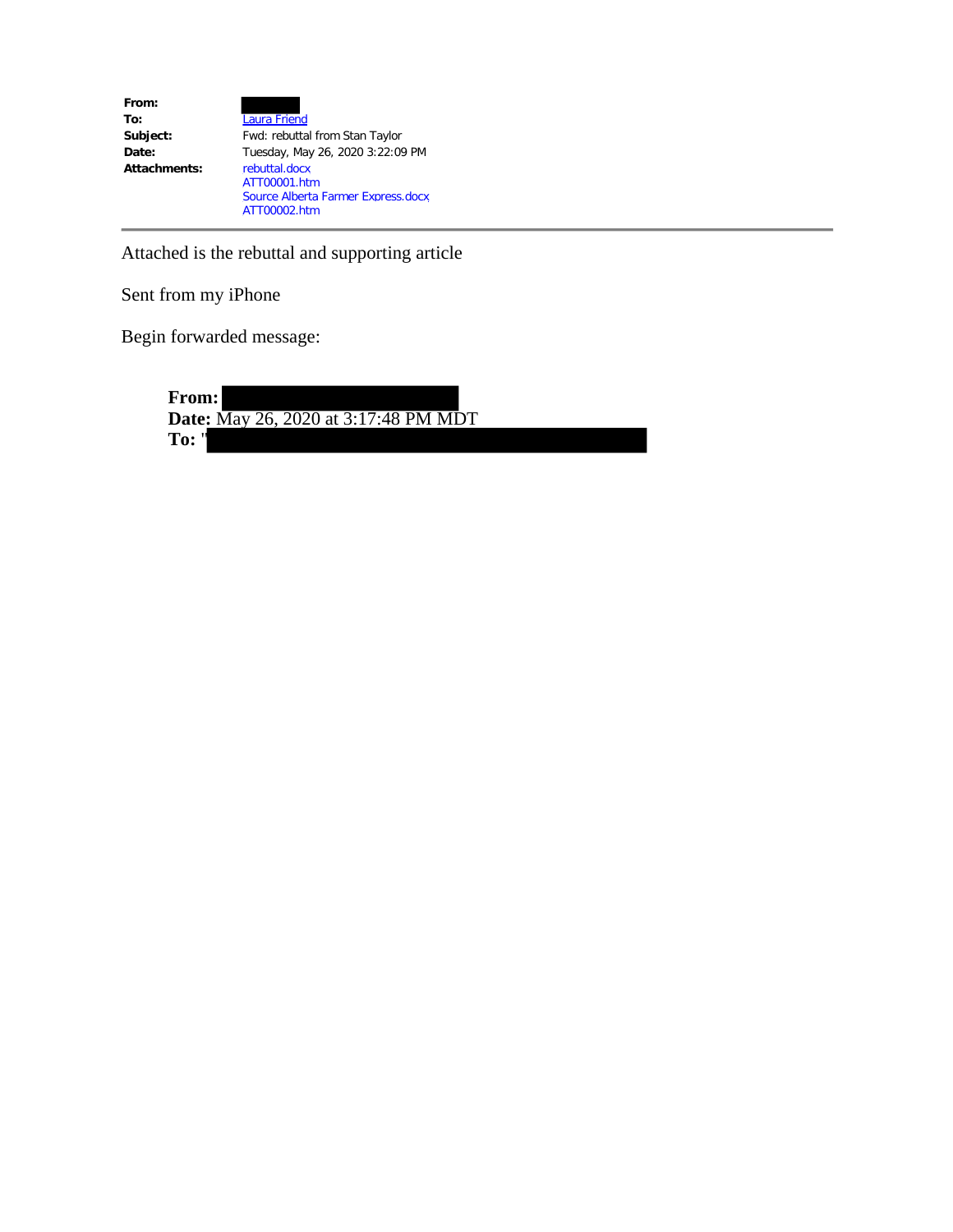In 1973 my Dad helped me to buy NW 18 40 4W5. At the time there were no other people living around except two old bachelors down the road. I started to feed my cows at this 1/4 section then. There was no talk of environmental issues or problems with the neighbours. I started feeding my two neighbours' cows, as well as my own, in 1976. They told others and my business started to grow in that location. By doing the same for older farmers, widow ladies, and oil workers who couldn't be home, so they could get started farming. In 1980 I saw that I had to upgrade the place and started to put down concrete. I didn't know that the neighbours had any issues with the upgrades I was doing to the farm. A lot of neighbours' kids worked on the feedlot after school and during summer break. Many neighbours, including my current neighbours, came and used some of my equipment, whether to get started with their own place or just for general assistance, at no charge and sometimes with help from myself or workers at the feedlot. There were many examples from assistance on their operations using the farm's equipment to simply pushing snow or helping start cars when it was cold to get them to their work. The feedlot got very large compared to others in the area until 2002 when the effects of the mad cow crisis changed a lot of my customers' needs and plans.

In 1987 I voluntarily built a catch basin to protect the creek. This was done with the cooperation and the expert advice from the MD of Clearwater, the Agricultural Service Board and the Alberta Agriculture PFRA. This was done at my cost and is monitored with a weather station and has pylons to make sure that there is no seepage from the catch basin. The water quality is monitored both upstream and downstream of the catch basin to assure that the drainage is properly filtered. The South East corner of the feedlot was also involved in a pilot project with Clearwater County Agricultural Service Board. This was to help determine the feasibility of composting..

There has been no more construction to expand the size of the feedlot since 1989, only maintenance work such as improving the drainage and adjusting the pen sizes to suit customers.

To the best of my knowledge all of the neighbours that I have around the feedlot came after these provisions were put in place. The feedlot was up and running. If they moved in because I was sick or whatever I'm sorry if they misunderstood that this feedlot still serves an active need for the local cattle industry.

None of my neighbours work in the area or are farming for a living. Mr. Black works in Fort McMurray, Mrs. Berry is a teacher that worked in Sylvan Lake. Mr. Calvert is a welder that works in Edmonton and Mr. McPhee lives in Red Deer.

The feedlot has helped a lot of people with the marketing of their hay, straw, grain, and livestock year after year. Some area residents also buy pressed grain from the feedlot for their animals at home.

Since 1973 I have worked hard to be proactive and conscientious in preserving the environment and working with and for the betterment of the area. I sincerely hope that we can create harmony amongst the members of our community.

Thank You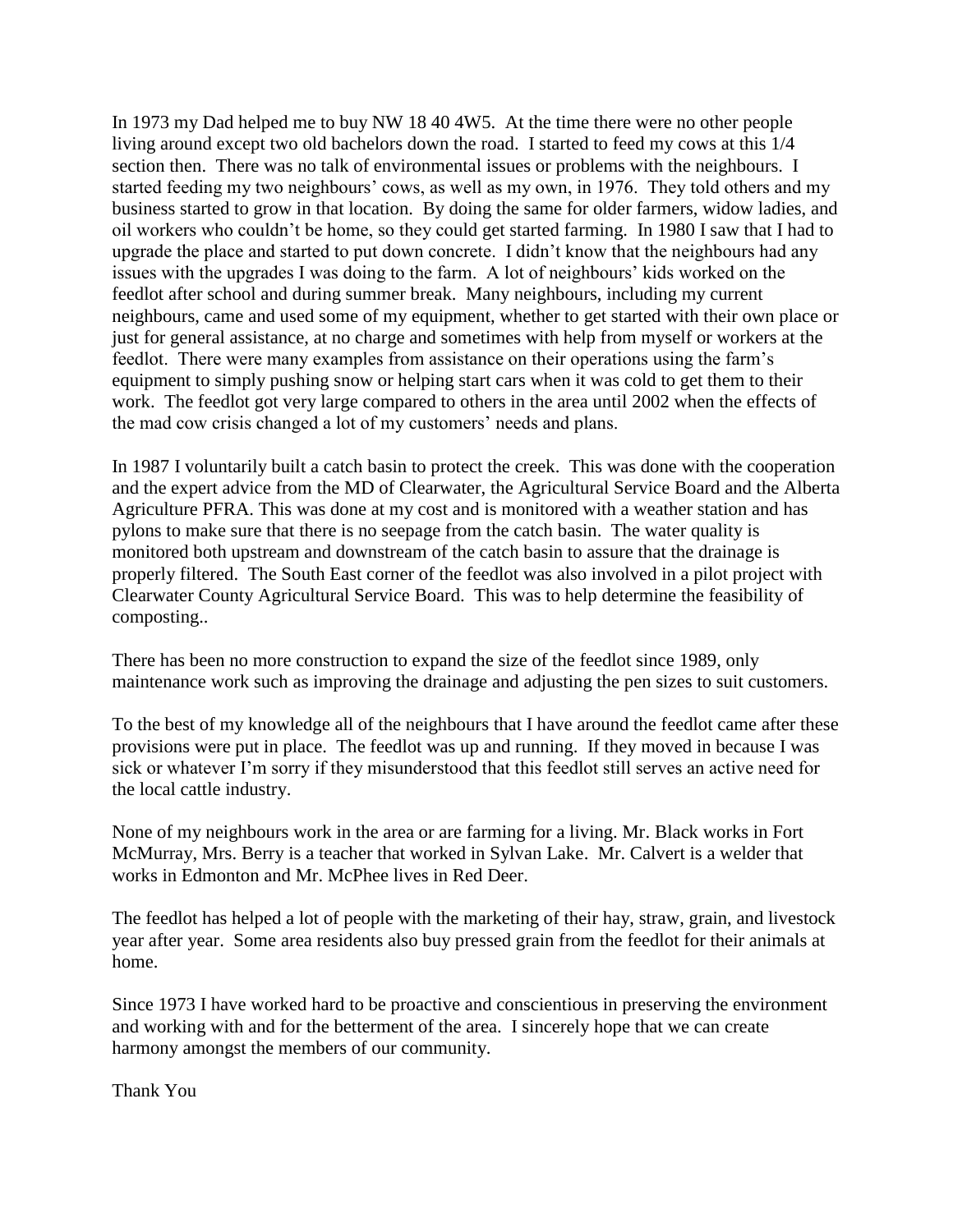## **Fifteen-Year Project Successful At Reducing Manure Impact**



 $\Omega$ 

A catch basin and filter strip system is minimizing the run-off of nutrients from manure from an 8,000-head-capacity feedlot near here.

Hillbrook Feeders, located on the southerly slope in the Blueberry Creek valley, built the system in 1995.

The idea was to create the collection pond to catch spring run-off but also high-rainfall events, said Gary Lewis, environmental extension lead with Clearwater County.

The catch basin is 150 feet wide by 300 feet long and was built at an elevation so that gravity can help drain the basin during the summer.

When the collection pond is full, water is released into a constructed wetland. Solids settle to the bottom and the water collects on top. Over the season, the pond fills up, solids settle to the bottom and liquid is drained through the pipe.

The constructed wetland was seeded to grasses, but cattails emerged as the wetland developed. Cattails are a natural filter and help purify water in wetlands. Vegetation that has seeded in the filter strip area has flourished.

Most of the filtering action happens in the grasses and in the cattails, said Lewis.